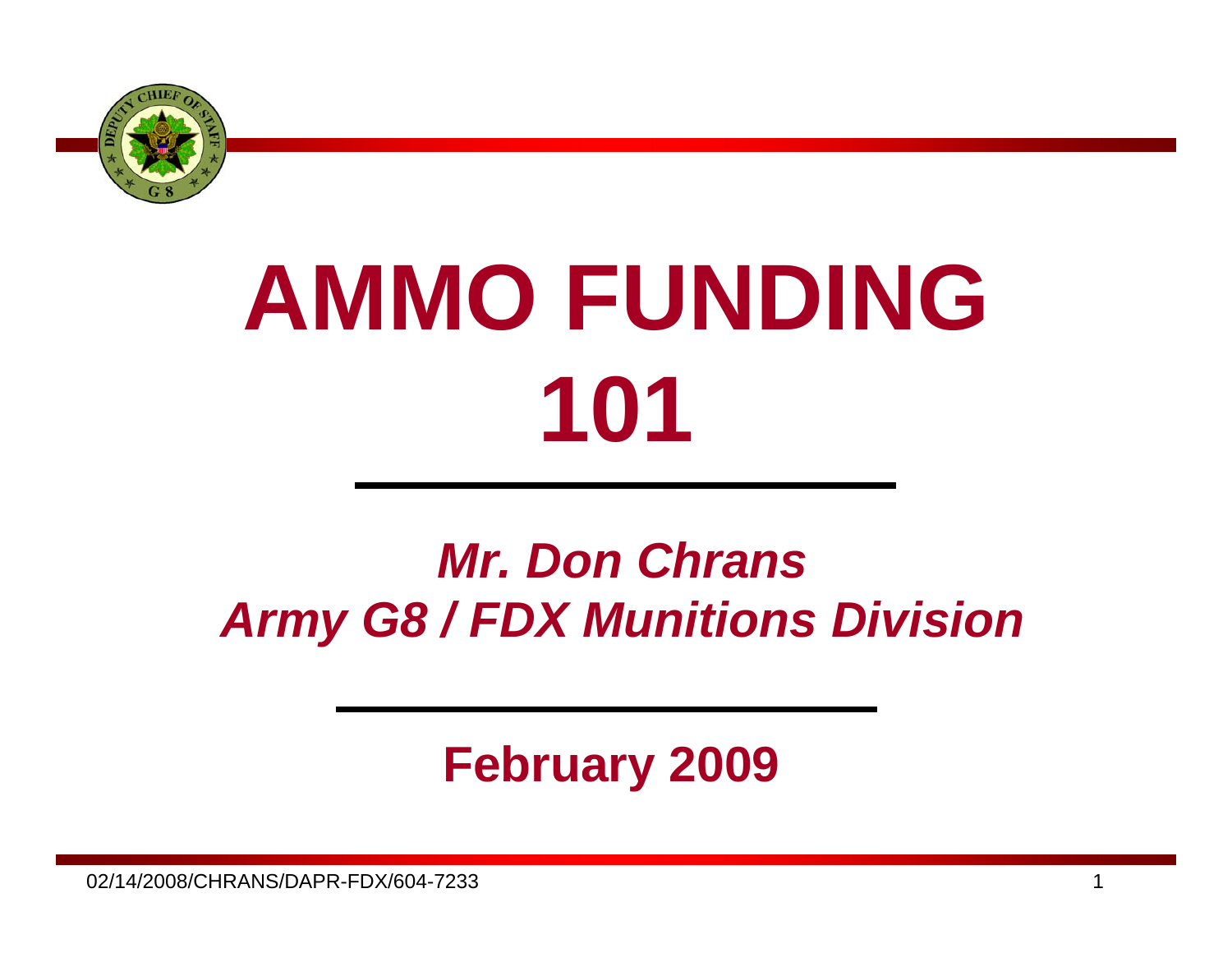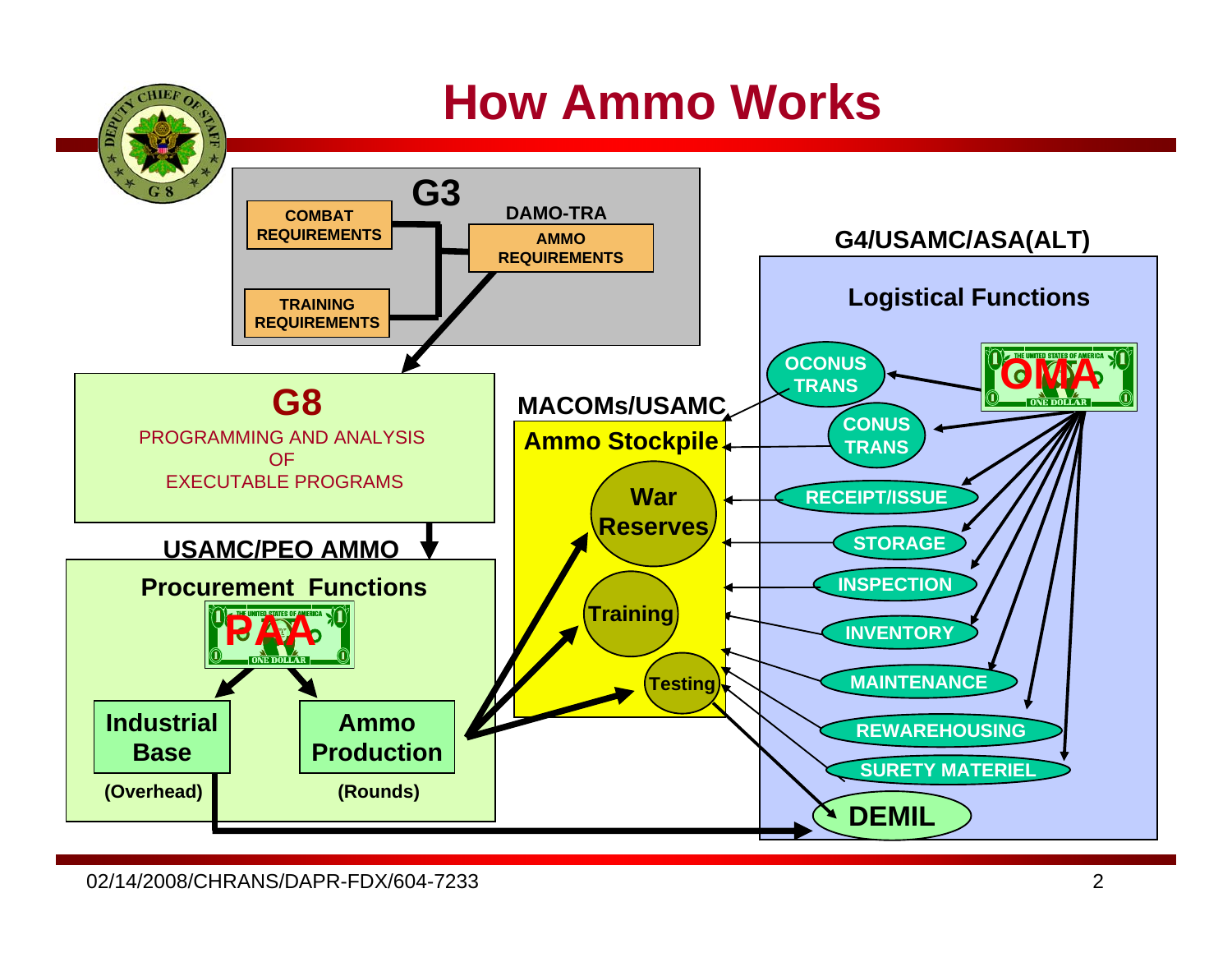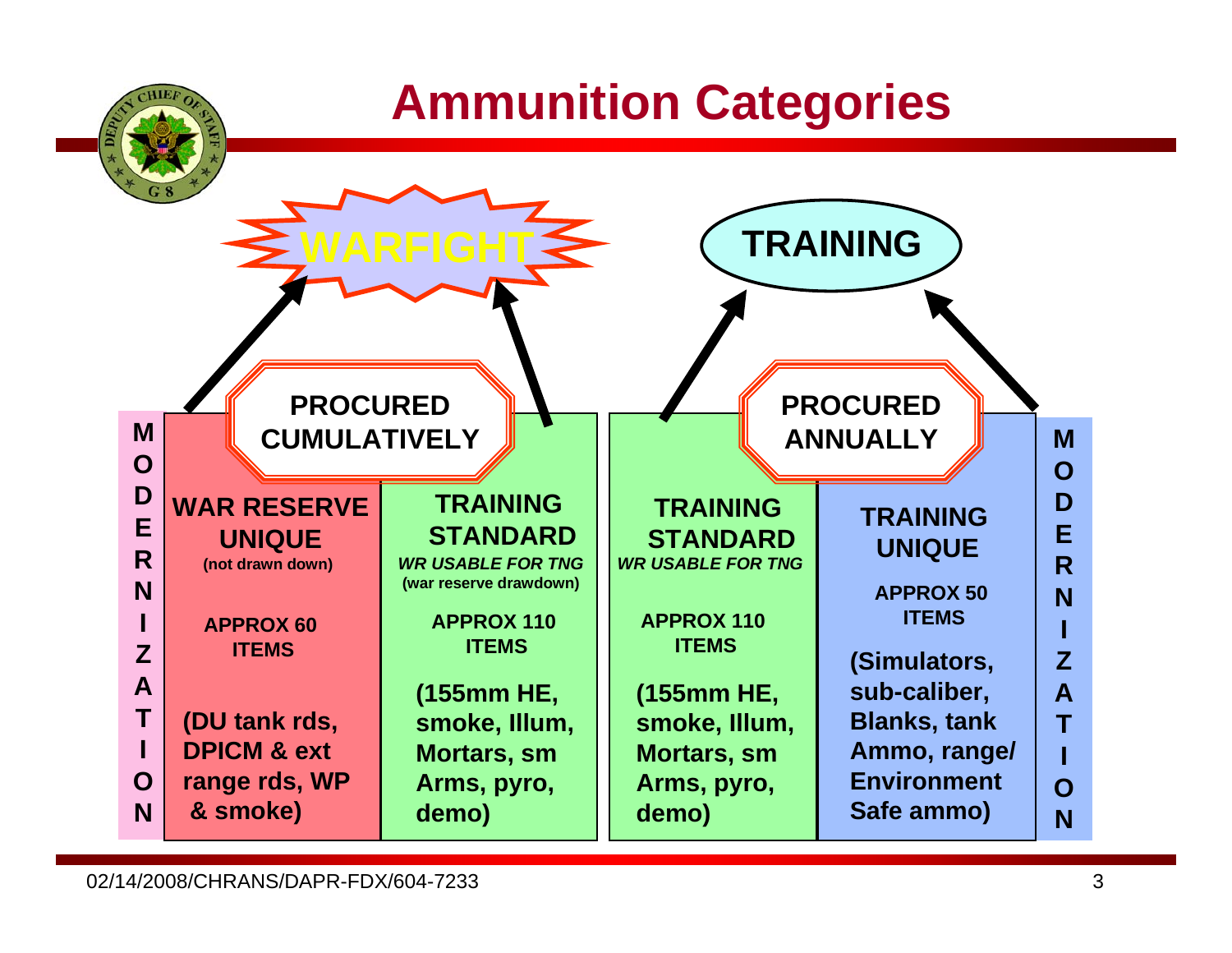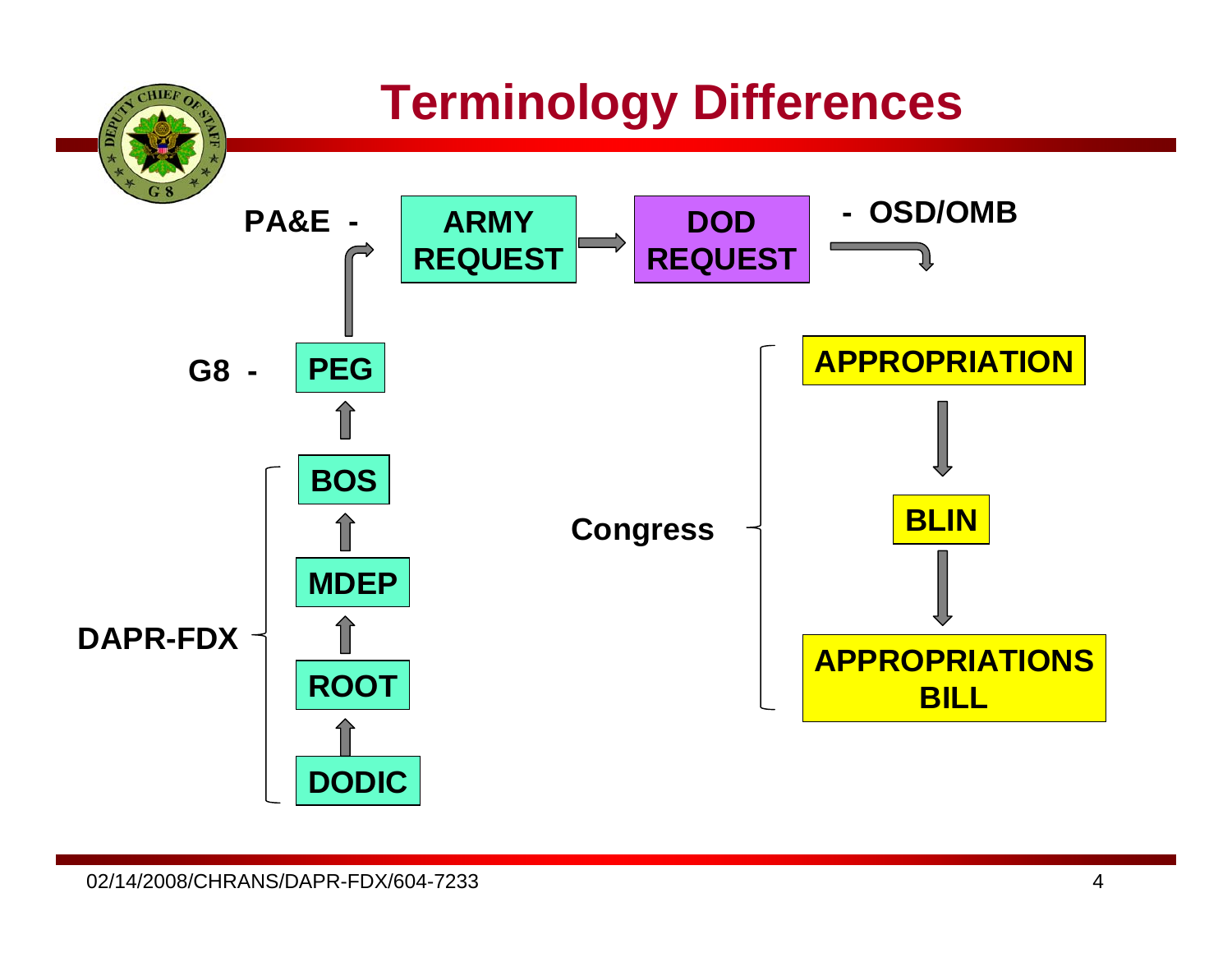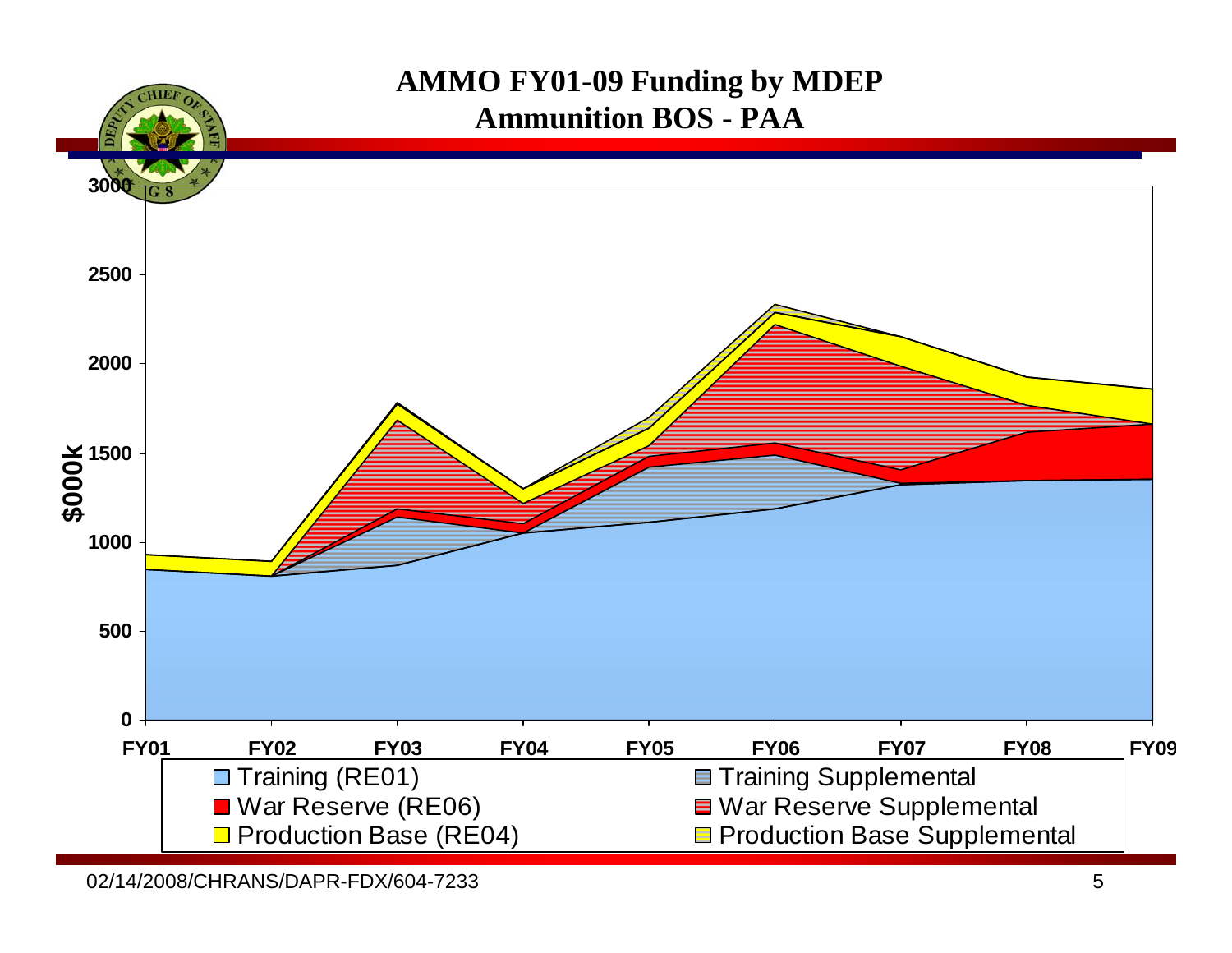

<sup>02/14/2008/</sup>CHRANS/DAPR-FDX/604-7233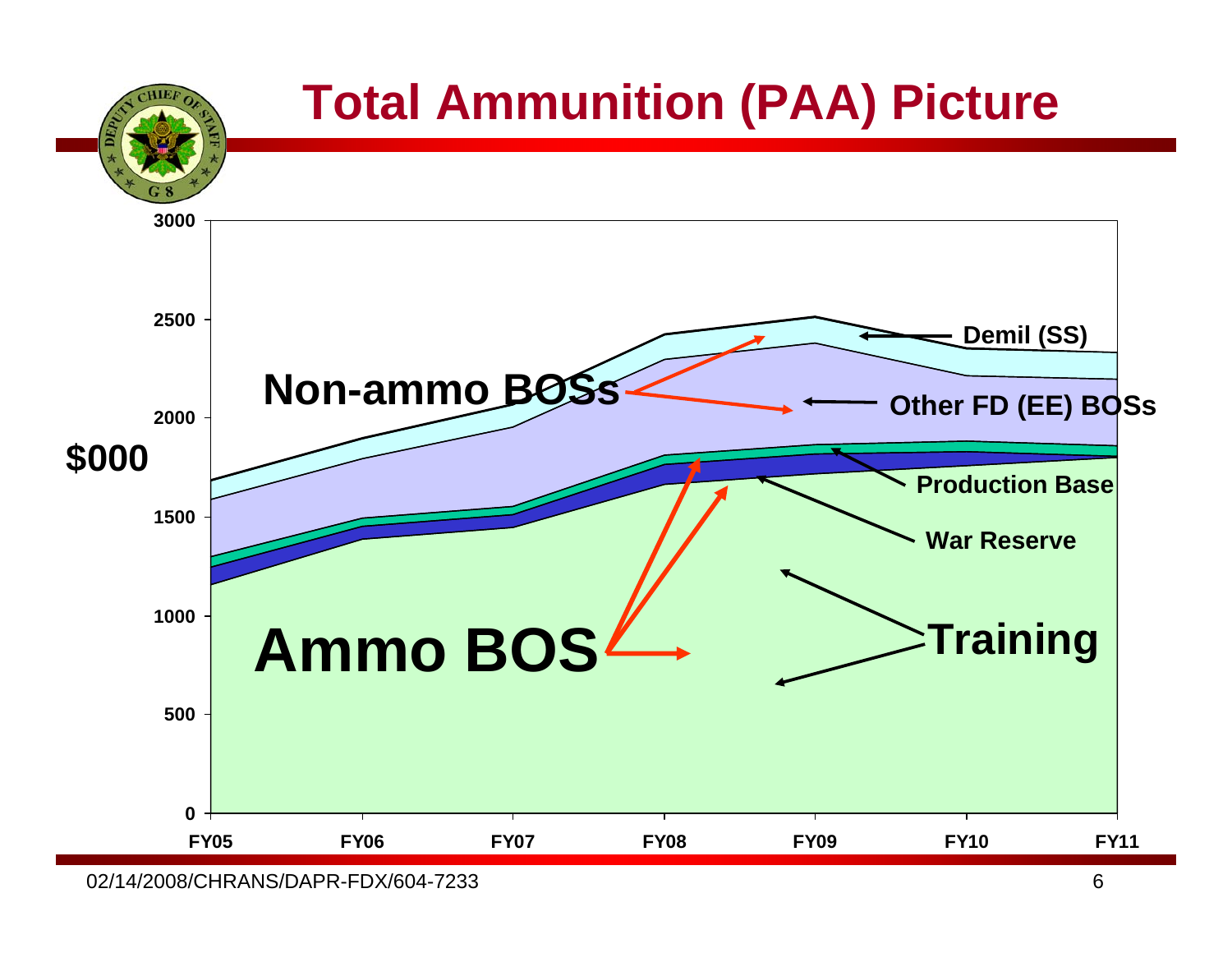#### **AMMO FUNDING FY08 Base Budget**

| ANS WORK BOYSE<br>1775 | MENT OF TH |
|------------------------|------------|

|                    | <b>Root</b>             | <b>Request</b> | <b>Appropriated</b> | <b>Delta</b> | <b>Reason for Delta</b>                                  |
|--------------------|-------------------------|----------------|---------------------|--------------|----------------------------------------------------------|
| <b>BASE</b>        | AIRCRAFT LAUNCHED AMMO  | 21,759         | 21,759              | $\mathbf 0$  |                                                          |
|                    | AMMO PRODUCTION BASE    | 155,506        | 173,706             | 18,200       | Provision of Industrial Facilities 18,200                |
|                    | AMMUNITION SUPPORT      | 41,744         | 44,944              | 3,200        | Ammunition Peculiar Equipment                            |
|                    | APL-A                   | 51,876         | 51,876              | $\mathbf 0$  |                                                          |
|                    | <b>ARTILLERY AMMO</b>   | 197,040        | 197,040             | $\mathbf 0$  |                                                          |
|                    | <b>AVIATION FLARES</b>  | 166,387        | 166,387             | $\mathbf 0$  |                                                          |
|                    | <b>DEMOLITIONS</b>      | 30,945         | 34,145              | 3,200        | Magneto Inductive Remote Activation transferred from OPA |
|                    | <b>EXCALIBUR</b>        | 28,781         | 28,781              | $\mathbf 0$  |                                                          |
|                    | <b>GRENADES</b>         | 72,392         | 76,392              | 4,000        | Smoke Grenades                                           |
|                    | <b>HYDRA ROCKET</b>     | 137,861        | 137,861             | $\mathbf 0$  |                                                          |
|                    | MEDIUM CALIBER AMMO     | 237,747        | 237,747             | $\mathbf 0$  |                                                          |
|                    | MGS-STRYKER AMMO        | 6,112          | 6,112               | $\mathbf 0$  |                                                          |
|                    | <b>MINES</b>            | 7,313          | 7,313               | $\mathbf 0$  |                                                          |
|                    | MORTAR AMMO             | 171,887        | 173,487             | 1,600        | 60mm practice M769                                       |
|                    | NON-LETHAL AMMO         | 2,992          | 2,992               | 0            |                                                          |
|                    | PROTECTIVE SYSTEMS      | 22,249         | 22,249              | $\mathbf 0$  |                                                          |
|                    | SHOULDER FIRED ROCKETS  | 29,453         | 31,853              | 2,400        | <b>Bunker Defeat Munition</b>                            |
|                    | <b>SIGNAL MUNITIONS</b> | 29,718         | 29,718              | $\mathbf 0$  |                                                          |
|                    | SMALL CALIBER AMMO      | 441,217        | 441,217             | $\mathbf 0$  |                                                          |
|                    | SPECIAL AMMUNITION      | 13,715         | 13,715              | $\mathbf 0$  |                                                          |
|                    | TANK MAIN GUN AMMO      | 141,337        | 141,337             | $\mathbf 0$  |                                                          |
|                    | TANK-ABRAMS AMMO        | 47,289         | 47,289              | $\mathbf 0$  |                                                          |
| <b>Grand Total</b> |                         | 2,055,320      | 2,087,920           | 32,600       |                                                          |

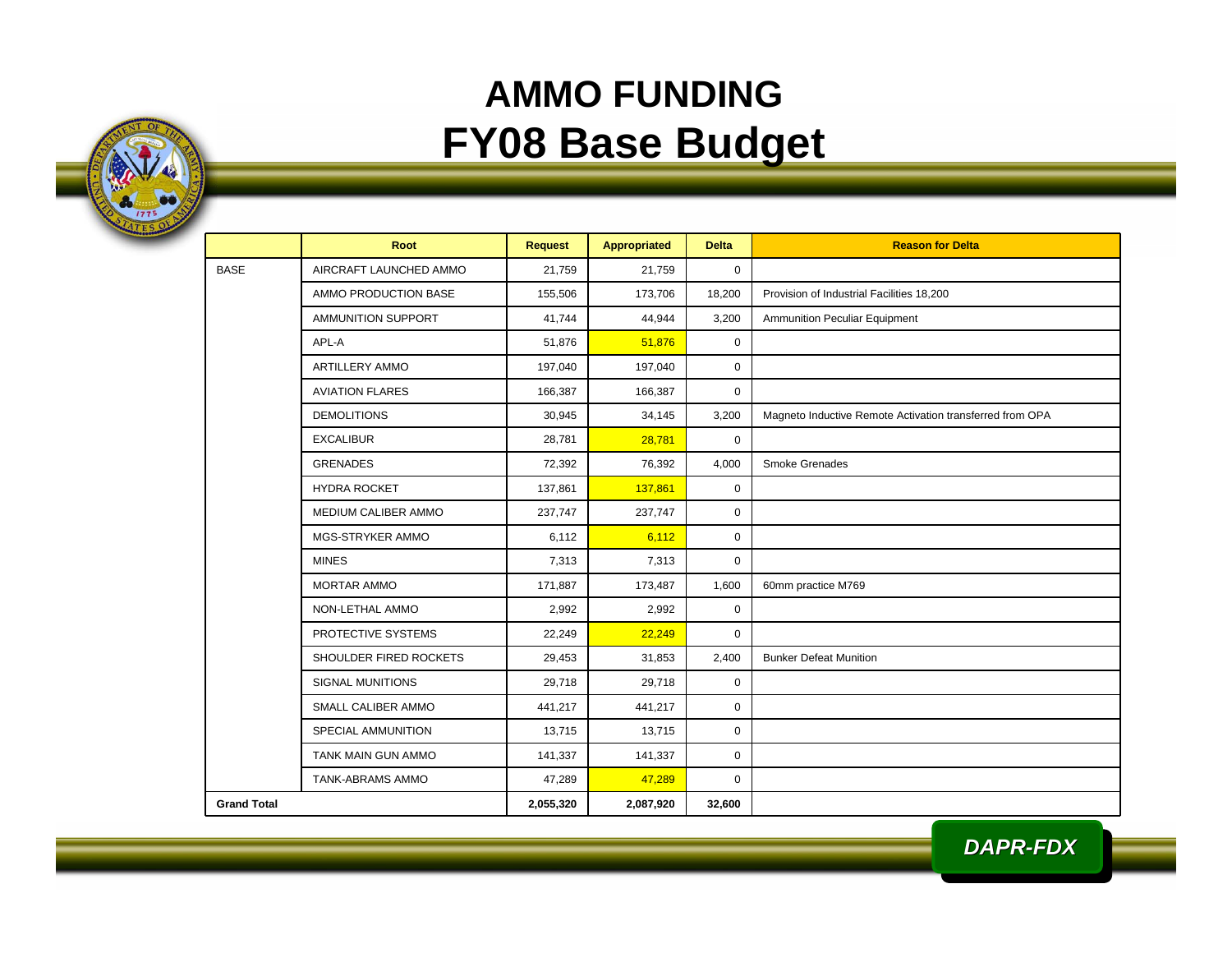#### **AMMO FUNDING FY09 Base Budget**

**BAS** 

|                    | Root                   | <b>Request</b> | <b>Appropriated</b> | <b>Delta</b> | <b>Reason for Delta</b>                         |
|--------------------|------------------------|----------------|---------------------|--------------|-------------------------------------------------|
| <b>BASE</b>        | AIRCRAFT LAUNCHED AMMO | 79,066         | 75,766              | $-3,300$     | 30mm Unjustified Cost Growth                    |
|                    | AMMO PRODUCTION BASE   | 201,106        | 207,526             | 6,420        | Projects at HSAAP, SCAAP, RFAAP, and Blue Grass |
|                    | AMMUNITION SUPPORT     | 41,449         | 41,449              |              |                                                 |
|                    | APL-A                  | 52,000         | 52,000              |              |                                                 |
|                    | <b>ARTILLERY AMMO</b>  | 177,598        | 179,198             | 1,600        | 155mm all types                                 |
|                    | <b>AVIATION FLARES</b> | 74,696         | 74,696              |              |                                                 |
|                    | <b>DEMOLITIONS</b>     | 28,886         | 32,086              | 3,200        | Rapid Wall Breaching Kit (RWBK)                 |
|                    | <b>EXCALIBUR</b>       | 34,220         | 34,220              |              |                                                 |
|                    | <b>GRENADES</b>        | 71,608         | 77,208              | 5,600        | Thermite Grenades, Smoke Grenades               |
|                    | <b>HYDRA ROCKET</b>    | 142,521        | 142,521             |              |                                                 |
|                    | MEDIUM CALIBER AMMO    | 308,064        | 306,364             | $-1,700$     | 25mm Unjustified Cost Growth                    |
|                    | MGS-STRYKER AMMO       | 7,662          | 7,662               |              |                                                 |
|                    | <b>MINES</b>           | 7,452          | 7,452               |              |                                                 |
|                    | <b>MORTAR AMMO</b>     | 193,177        | 201,577             | 8,400        | Various Rounds, \$1.2M 105mm HEP                |
|                    | <b>PGK</b>             | 15,633         | 15,633              |              |                                                 |
|                    | NON-LETHAL AMMO        | 3,324          | 3,324               |              |                                                 |
|                    | PROTECTIVE SYSTEMS     | 17,869         | 17,869              |              |                                                 |
|                    | SHOULDER FIRED ROCKETS | 29,638         | 29,638              |              |                                                 |
|                    | SIGNAL MUNITIONS       | 34,688         | 34,688              |              |                                                 |
|                    | SMALL CALIBER AMMO     | 444,782        | 436,169             | $-8,613$     | .50 cal all types, Unjustified Cost Growth      |
|                    | SPECIAL AMMUNITION     | 6,843          | 6,843               |              |                                                 |
|                    | TANK MAIN GUN AMMO     | 125,151        | 125,151             |              |                                                 |
|                    | TANK-ABRAMS AMMO       | 34,031         | 34,031              |              |                                                 |
| <b>Grand Total</b> |                        | 2,131,464      | 2,143,071           | 11,607       |                                                 |

*DAPR-FDX*